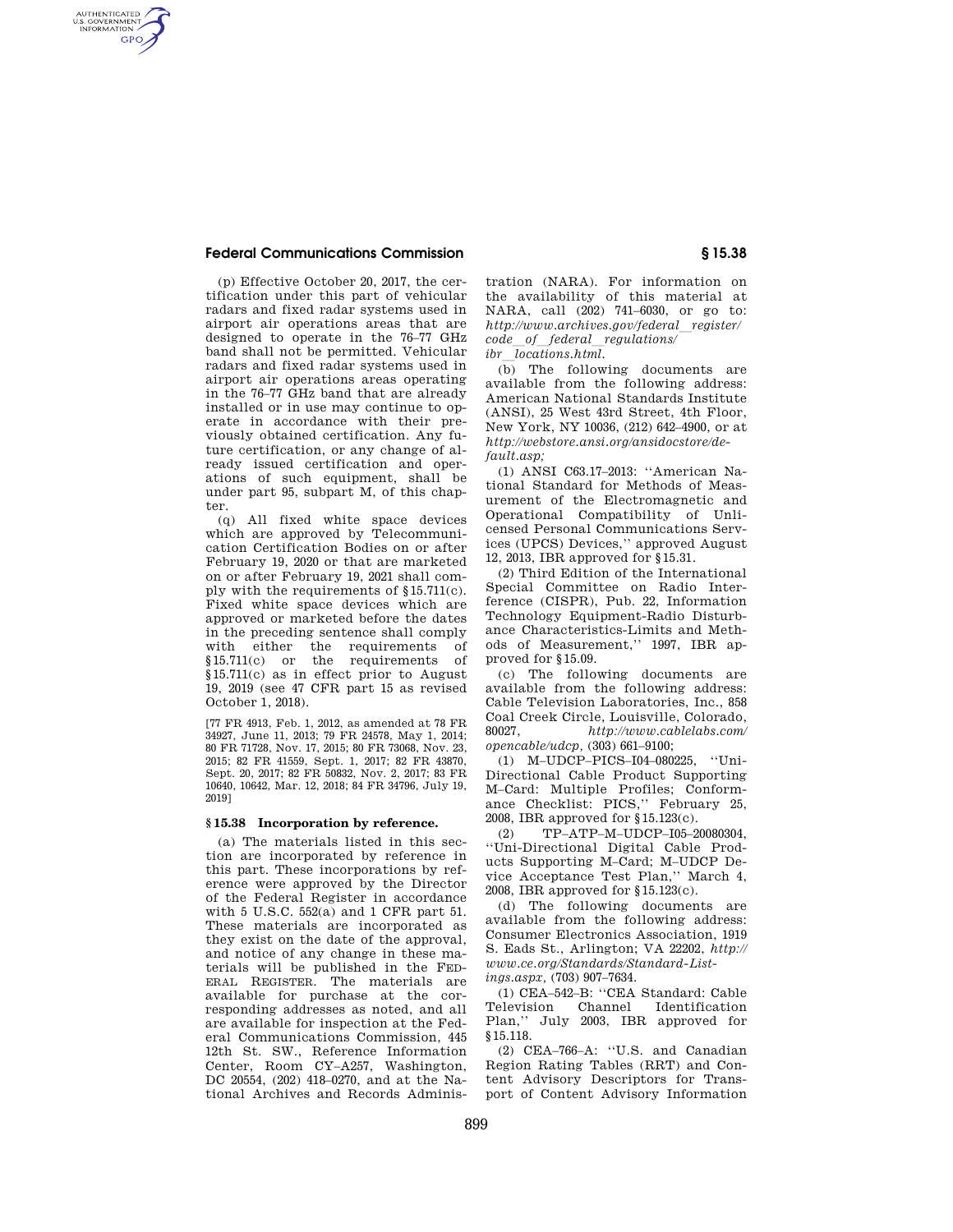using ATSC A/65–A Program and System Information Protocol (PSIP),'' April 2001, IBR approved for §15.120.

(3) Uni-Dir-PICS–I01–030903: ''Uni-Directional Receiving Device: Conformance Checklist: PICS Proforma,'' September 3, 2003, IBR approved for §15.123(c).

(4) Uni-Dir-ATP–I02–040225: ''Uni-Directional Receiving Device, Acceptance Test Plan,'' February 25, 2004, IBR approved for §15.123(c).

(e) The following document is available from the European Telecommunications Standards Institute, 650 Route des Lucioles, F–06921 Sophia Antipolis Cedex, France, or at *http://www.etsi.org/ deliver/etsi*l*en/300400*l*300499/30042201/ 01.04.02*l*60/en*l*30042201v010402p.pdf.* 

(1) ETSI EN 300 422–1 V1.4.2 (2011–08): ''*Electromagnetic compatibility and Radio spectrum Matters (ERM); Wireless microphones in the 25 MHz to 3 GHz frequency range; Part 1: Technical characteristics and methods of measurement,''* Copyright 2011, IBR approved for §15.236(g).

(2) [Reserved]

(f) The following documents are available from the following address: Global Engineering Documents, 15 Inverness Way East, Englewood, CO 80112, (800) 854–7179, or at *http://global.ihs.com;* 

(1) EIA–608: ''Recommended Practice for Line 21 Data Service,'' 1994, IBR approved for §15.120.

(2) EIA–744: ''Transport of Content Advisory Information Using Extended Data Service (XDS),'' 1997, IBR approved for §15.120.

(g) Institute of Electrical and Electronic Engineers (IEEE), 3916 Ranchero Drive, Ann Arbor, MI 48108, 1–800–699– 9277, *http://www.techstreet.com/ieee*.

(1) ANSI C63.4–2014: ''American National Standard for Methods of Measurement of Radio-Noise Emissions from Low-Voltage Electrical and Electronic Equipment in the Range of 9 kHz to 40 GHz,'' ANSI approved June 13, 2014, IBR approved for §15.35(a).

(2) ANSI C63.4–2014: ''American National Standard for Methods of Measurement of Radio-Noise Emissions from Low-Voltage Electrical and Electronic Equipment in the Range of 9 kHz to 40 GHz,'' ANSI approved June 13, 2014, IBR approved for §15.31(a)(4), except clauses 4.5.3, 4.6, 6.2.13, 8.2.2, 9, and 13.

(3) ANSI C63.10–2013, ''American National Standard of Procedures for Compliance Testing of Unlicensed Wireless Devices,''ANSI approved June 27, 2013, IBR approved for §15.31(a)(3).

(h) The following documents are available from the following addresses: Society of Cable Telecommunications Engineers (SCTE) c/o Global Engineering Documents, 15 Inverness Way East, Englewood, Colorado 80112 or the American National Standards Institute, 25 West 43rd Street, Fourth Floor, New York, NY 10036 or at *http:// www.scte.org/standards/index.cfm;* 

(1) SCTE 28 2003 (formerly DVS 295): ''Host-POD Interface Standard,'' 2003, IBR approved for §15.123.

(2) SCTE 40 2003 (formerly DVS 313): ''Digital Cable Network Interface Standard,'' 2003, IBR approved for §15.123.

(3) SCTE 41 2003 (formerly DVS 301): ''POD Copy Protection System,'' 2003, IBR approved for §15.123.

(4) ANSI/SCTE 54 2003 (formerly DVS 241): ''Digital Video Service Multiplex and Transport System Standard for Cable Television,'' 2003, IBR approved for §15.123.

(5) ANSI/SCTE 65 2002 (formerly DVS 234): ''Service Information Delivered Out-of-Band for Digital Cable Television,'' 2002, IBR approved for §15.123.

[77 FR 43013, July 23, 2012, as amended at 80 FR 2838, Jan. 21, 2015; 80 FR 33447, June 12, 2015; 80 FR 73068, Nov. 23, 2015; 82 FR 50832, Nov. 2, 2017]

# **Subpart B—Unintentional Radiators**

### **§ 15.101 Equipment authorization of unintentional radiators.**

(a) Except as otherwise exempted in §§15.23, 15.103, and 15.113, unintentional radiators shall be authorized prior to the initiation of marketing, pursuant to the procedures for certification or Supplier's Declaration of Conformity (SDoC) given in subpart J of part 2 of this chapter, as follows: